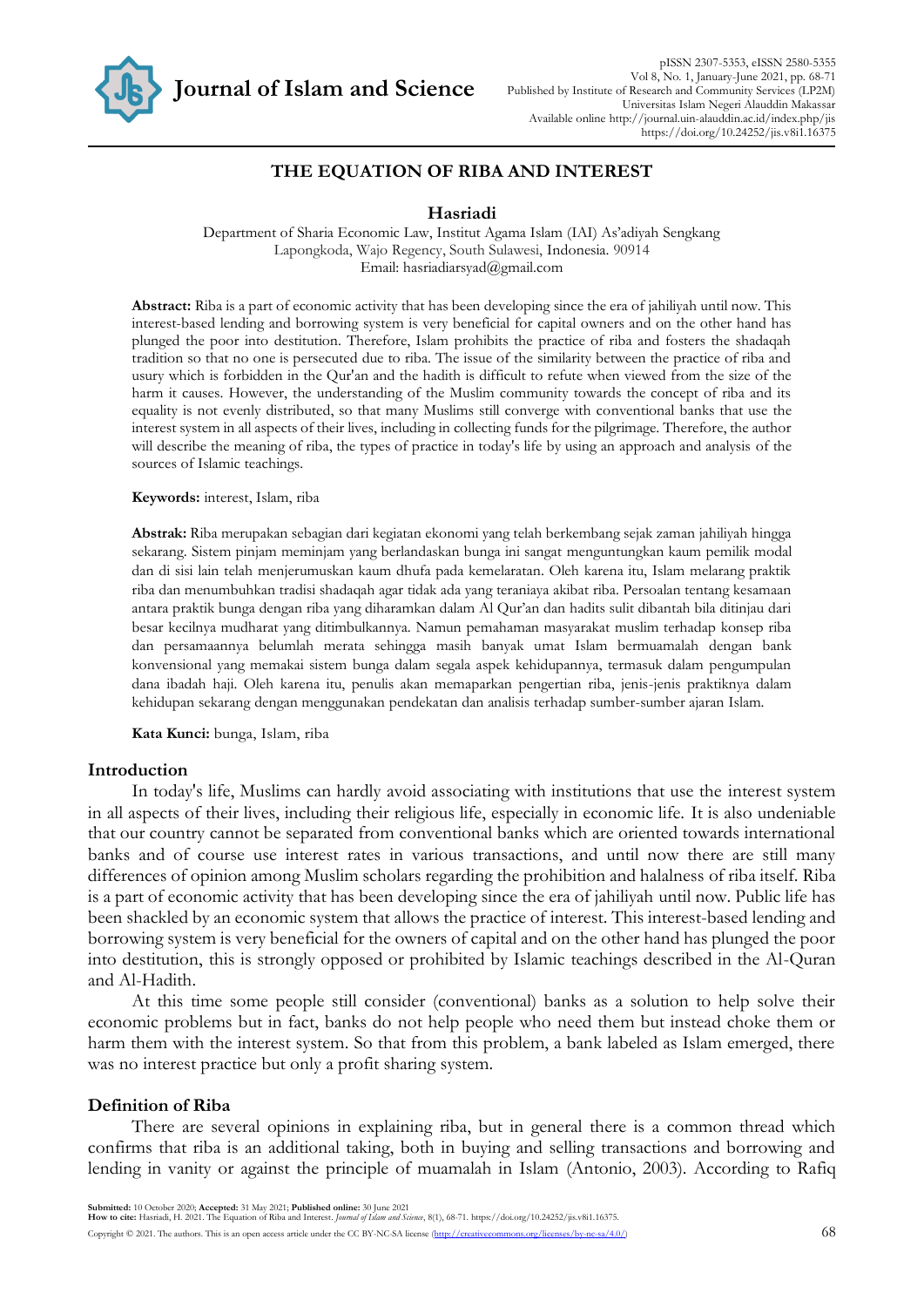(2004), riba is a habit in the economic tradition of the jahiliyah community. Therefore, the prohibition is carried out gradually, because it has become an ingrained habit. Therefore, the term and perception of riba is so alive in the Islamic world, that it seems as if the doctrine of riba is uniquely Islamic. People often forget that the law prohibiting riba, as stated by an American Muslim, Cyril Glasse as quoted by Dawam Raharjo, is not enforced in any modern Islamic country. Meanwhile, not many know that in the Christian world for a millennium, usury was forbidden in the view of theologians, scholars and according to the laws. However, this practice was difficult to eradicate, so that the various authorities were forced to make arrangements and restrictions on the money-making business (Raharjo, 2002).

Etymologically, the word riba comes from Arabic, literally means "*al-ziyadah*" (قدايزلاً) which means "addition" (al Juzairi, 1978). The same understanding is contained in the dictionary of al-Munawwir that riba means additional, excess (Al Munawwir, 1997). In The Big Indonesian Dictionary-KBBI, the word riba briefly means the release of money, loan sharks, interest, rent (Depdiknas, 2002). According to terminology, the word riba is formulated differently according to the emphasis of each approach. This is not different from the definition of law in western legal science, there is no agreement among experts about what is law? Approximately 200 years ago Immanuel Kant once wrote the following:

*"Noch suchen die Juristen eine Definition zu ihrem Begriffi von Recht"* (Still legal scholars looking for a definition of law).

Likewise, the definition of riba according to syara is still a dispute among Fiqh or Islamic jurisprudence expert, according to their respective definitions according to the reasons for determining their haram (Hadi, 1993).

However, as a guideline, it is very important to disclose the definition even though not all but one or two are still better than not, including:

- 1. According to Abdurrrahmân al-Juzairi, riba is the additional value on one of the two similar items which are exchanged without any compensation for the additional.
- 2. According to Sayyid Sabiq, riba is an addition to capital, whether the addition is a little or a lot.

3. According to Maulana Muhammad Ali, riba is an addition to the loan principal.

From these three definitions it can be concluded that usury is an excess or addition without any compensation or reward.

## **Defenition of Interest**

In a dictionary it is stated that interest is a charge for a financial loan usually a percentage of the amount loaned. Interest is the dependence on loan money which is usually expressed as a percentage of the money lent. Other income states interest, which is the amount of money paid or calculated for the use of capital. This amount, for example, is expressed as a level or percentage of capital related to it, which is called the capital interest rate (Muhammad, 2006).

Meanwhile, according to the Majelis Ulama Indonesia (MUI) Fatwa concerning Interest (interest/*fa'idah*), it is an additional charge imposed in a money loan transaction (*al-qardh*) which is calculated from the principal of the loan without considering the utilization/principal proceeds, based on the maturity date, calculated with certainty in advance, and generally based on percentage (Muhammad, 2006).

## **Equation of Riba and Interest**

Similarity of the elements which are owned between interest, which is carried out in the development of the capitalist economy and embraced by the layers of the world community, and riba which has been developed and inherited from the ignorance era, results in the legal effect of prohibiting interest in the Qur'an, which is haram. The prohibition of interest is due to the similarity between *illat* (cause) and riba, namely the addition.

Interest fulfills the criteria of usury which is forbidden by Allah, as stated by Ibn al-'araby in the ahkam al Qur'an. Etymologically riba is addition, what is meant by Riba in the al-Qur'an is any addition that is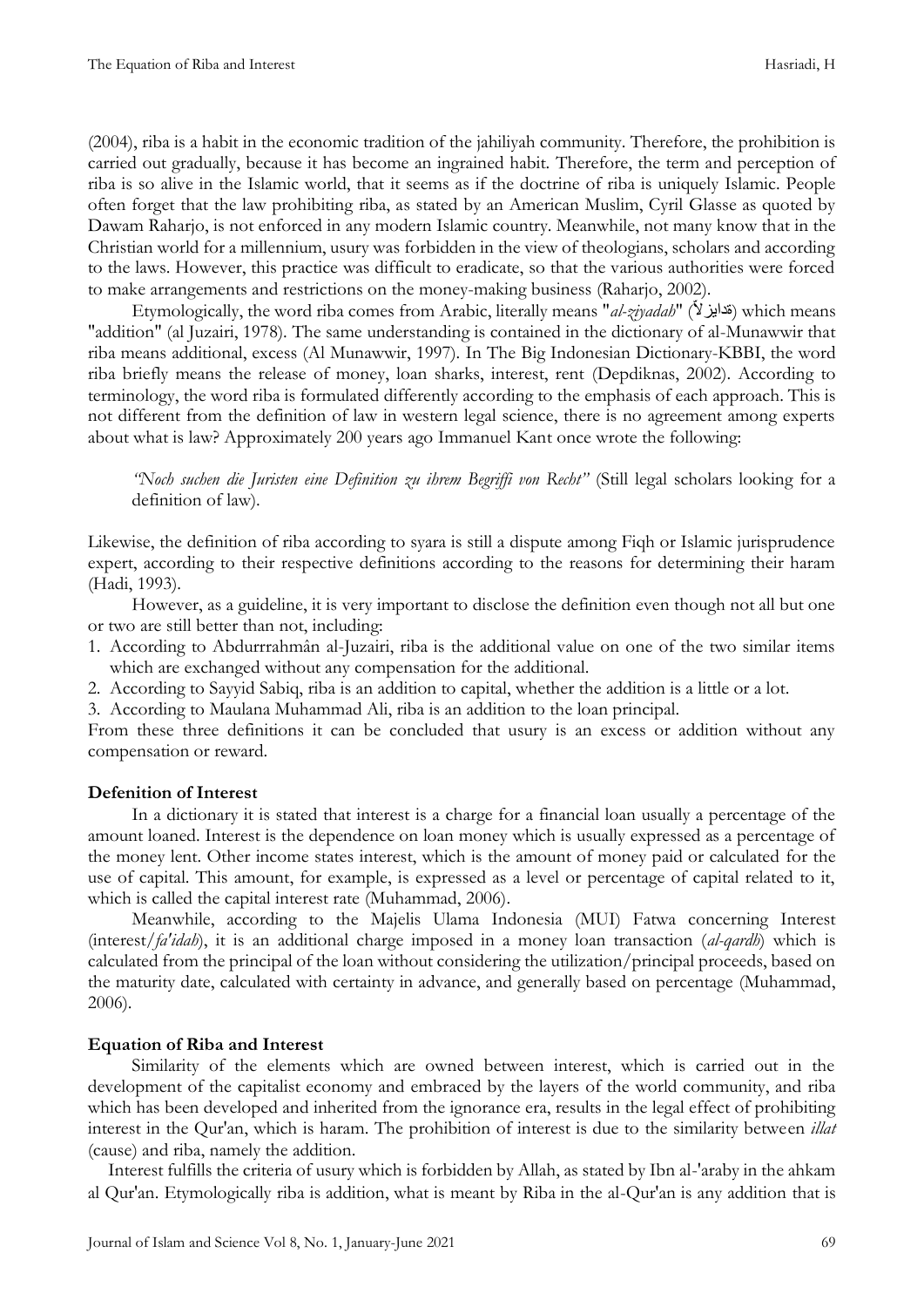not there for him the additional is a reward/compensation. Ar-Raghib al-Isfahani in al-Mufradat fie Gharib al Qur'an state that:

## "*Riba is an addition to capital*".

Issues that arise regarding whether bank interest is the same as Riba? The answer to the problem of this sub-topic will be more detailed if it is returned to the view that there is a similarity between the practice of interest and riba which is forbidden in the Qur'an and the hadith of this similarity is difficult to deny, especially since the application of the interest system in banking is more disadvantaged than the benefits. The benefits of the interest system that are categorized as riba include:

- 1. Accumulating funds for his own benefit;
- 2. Interest is a cost concept that is transferred to the next insurer;
- 3. Channeling only to those who can;
- 4. The ultimate insurer is society;
- 5. Streamlining economic stability and investment policies;
- 6. There is an endless gap.

The above practices will not work if Muslims do not apply Istiqamah to the concept of profitsharing or Islamic banking. Therefore, the presence of Islamic banks in the national economic arena is very important. In other words, the relevance of Islamic banks to Indonesia's developing economy is very high and far higher than conventional banks. So that the growth and development of Syari'ah Bank in Indonesia, in order to minimize the practice of riba, should not be merely emotional in nature but more rational and conceptual in nature to assist development efforts. This is because a significant number of Islamic banks which are well operationalized will be able to support efforts for high economic growth, equity and development and its results, as well as stable economic stability (Muhammad, 2006).

# **Negative Impact of Riba and Interest in Economics**

One of the economic impacts of riba is the inflatory effect caused by interest as a cost of money. This is because one of the elements of pricing is the interest rate. Higher the interest rate, the higher the price that will be fixed on an item. Another impact is debt. With the low level of borrower acceptance and high interest costs, it will make the borrower never get out of dependence, especially if the interest on the debt is accrued. The most obvious example is the debt of developing countries to developed countries. Although they are called soft loans, meaning low interest rates, in the end the debtor countries have to go into debt again to pay the interest and principal. As a result, there was a continuous debt. This explains the process of structural poverty that afflicts more than half of the world's people (Antonio, 2001).

Riba is an unfair income. The riba taker uses his money to order others to do business and returns. For example, twenty-five percent more than the amount owed him. The problem is, who can guarantee that the business that person runs will get a profit of more than twenty-five percent? Everyone, especially religious ones, knows that no one can be sure what will happen tomorrow or the day after tomorrow. Anyone knows that trying has two possibilities: success or failure. By determining, people have ensured that the business they manage is sure to profit (Antonio, 2001).

In modern life like today, Muslims can hardly avoid themselves from joining conventional banks, which use the interest system in all aspects of their lives, including their religious life. For example; Hajj in Indonesia, Muslims must use the services of a bank. Without bank services, Indonesia's economy would not be as smooth and advanced as it is today.

Ulama and Muslim scholars still disagree on the law regarding conventional banking and the law of bank interest. Their differences of opinion as concluded by Masjfuk Zuhdi are as follows:

a. Opinion of Sheikh Abu Zahrah, Professor at the Faculty of Law at Cairo University, Abul A'la Al-Maududi (Pakistan), Muhammad Abdullah Al-Arabi, legal advisor at the Cairo Islamic Congress, and others, stated that bank interest includes riba *nasi'ah* which is forbidden by Islam. Therefore, Muslims should not partner with a bank that uses an interest system, unless in an emergency or compulsion.